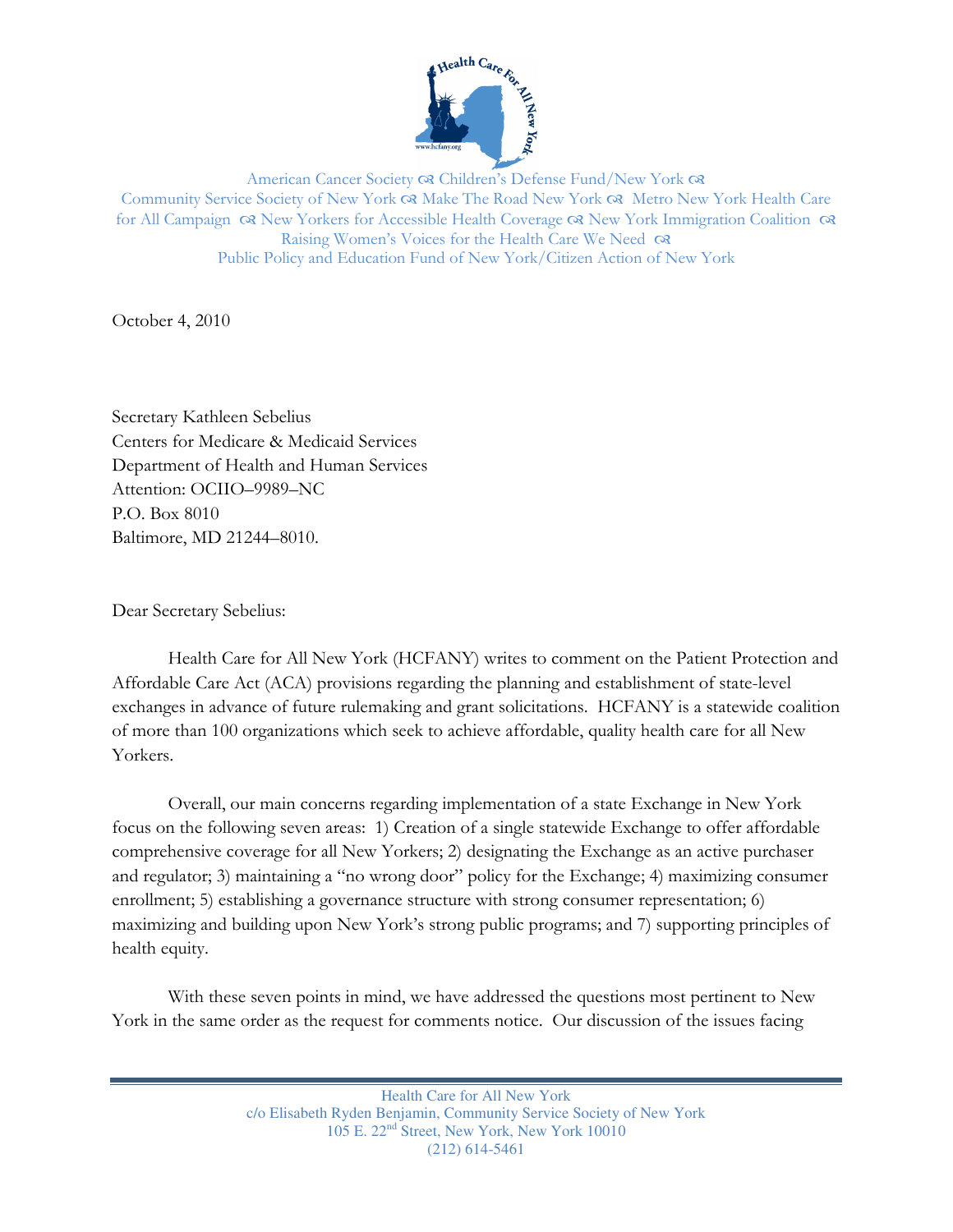

New York in its implementation of its exchange is intended to guide HHS as to the decisions it should make in providing guidance to all of the states.

### A. State Exchange Planning and Establishment Grants

### Current Progress

(A.1., A.2.) New York is proceeding with the development of a state-based insurance exchange and is in line to have it fully implemented by January 1, 2014. Governor David A. Paterson has appointed a Governor's Health Care Reform Cabinet to manage the implementation of the Patient Protection and Affordable Care Act (PPACA). The Cabinet will advise the Governor and make recommendations on all aspects of federal health reform. State agencies serving in the Cabinet include: the Department of Health, the Department of Insurance, the Division of the Budget, the Department of Civil Service, the Department of Taxation and Finance, the Department of Labor, the Office for Technology, the Office of Temporary and Disability Assistance, the Office of Mental Health, the Office of Mental Retardation and Developmental Disabilities, the Office of Alcoholism and Substance Abuse Services, the Office for the Aging, the Office of the Medicaid Inspector General, and the Office of Children and Family Services. The Deputy Secretary for Human Services, Technology and Operations, Deputy Secretary for Intergovernmental Affairs and Counsel to the Governor also serve in the Cabinet. Although this Cabinet was appointed in May, it appears to stakeholders that New York is at a relatively early stage in its planning process.

 In addition to the Cabinet, the Governor has named an external advisory group to ensure stakeholder and public engagement and to advise the Cabinet on the reform provisions. This advisory group includes HCFANY and the following organizations representing consumers, health care providers, businesses, local government, organized labor, health plans, as well as health policy experts: 1199 SEIU, AFL-CIO, Business and Labor Coalition of New York, Business Council of New York State, Centerstate CEO, Chamber Alliance of New York State, Children's Defense Fund, Coalition of New York State Public Health Plans, Community Health Care Association of New York State, Community Service Society, Consumer Directed Choices, Empire Justice Center, Family Planning Advocates, Finger Lakes Health Systems Agency, Greater New York Hospital Association, Healthcare Association of New York State, Hispanic Federation, Medicaid Matters, Medical Society of the State of New York, Medicare Rights Center, National Black Leadership Commission on AIDS, New York Health Plan Association, New York Immigration Coalition, New York State Association of Counties, New York State Association of Health Underwriters, New York State Conference of Blue Cross Plans, New York State Council for Community Behavioral Healthcare, New York State Health Foundation, New Yorkers for Accessible Health Coverage, Office of the Mayor of New York City, P2 Collaborative of Western New York, Partnership for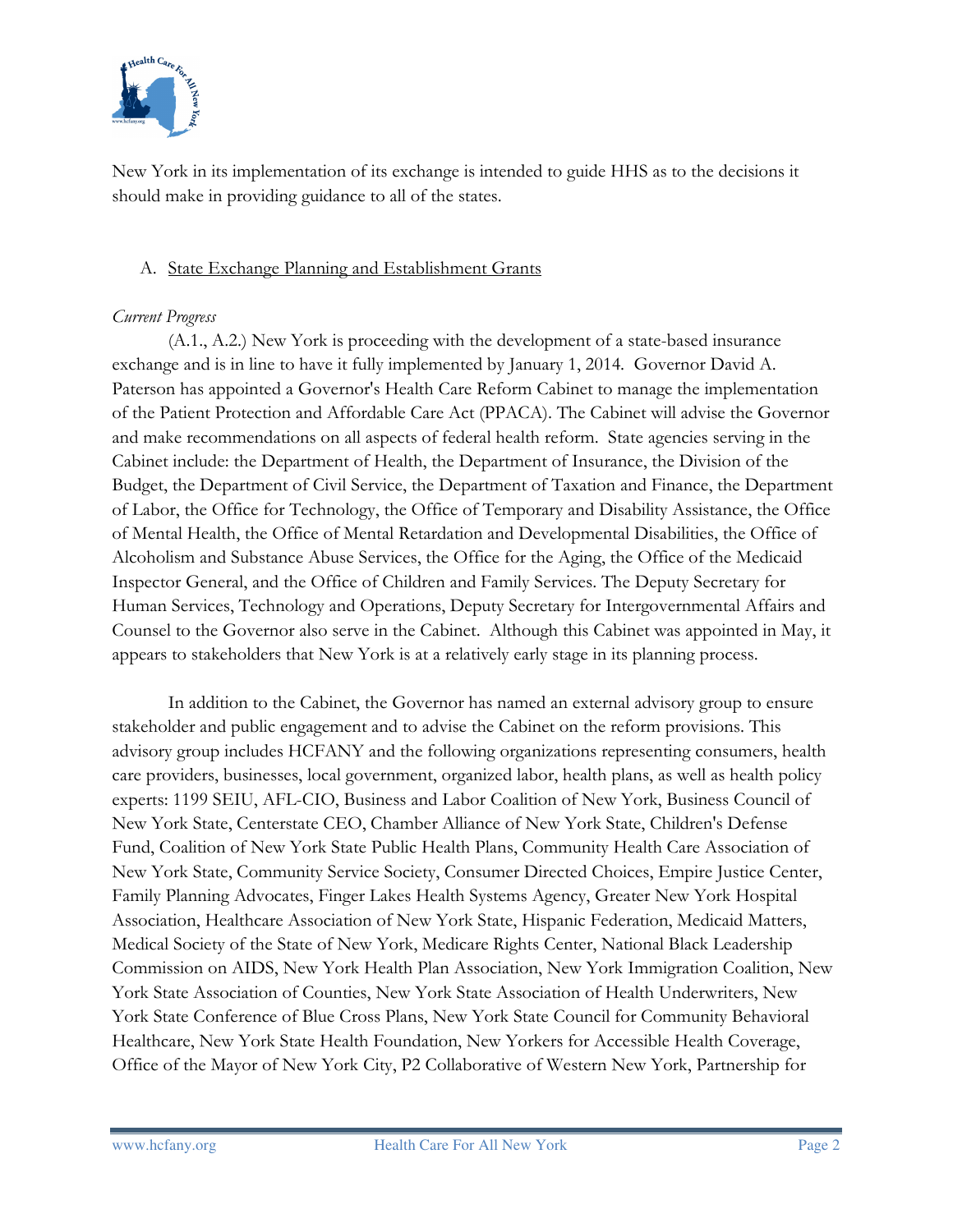

New York City, Project CHARGE, United Hospital Fund, Visiting Nurse Service of New York, and Young Invincibles.

HCFANY strongly supported the inclusion of consumer groups in the advisory group, and we are grateful to see that 12 groups representing consumer interests were appointed to this body. While it is yet to be determined how the advisory group and the implementation team will work together or if the advisory committee will result in a meaningful contribution to the Exchange design, we urge strong continued consumer participation in this process. We recommend additional public measures for input such as town halls and local convening meetings around the state to gather support and input. Further, we suggest that HHS make renewal of Exchange grants to states conditional on demonstration of formal participation by consumer advocates.

#### Consumer Representation

 (A.2.a) New York has not yet established any governance structures or rules for the Exchange. However, HCFANY recommends that the New York Exchange be governed by a state agency or other public entity with strong consumer representation on the board. In Massachusetts, the Connector Board is very small and only includes two consumer representatives (however, even those are only nominally so – an organized labor group and a public health professor). If governance is to be housed in a state department, such as the Department of Insurance, it will need to have an accountable governance structure with strong consumer representation.

#### Market Merger

(A.3.) Cost is another major consideration that will factor in the design of the Exchange. New York's individual direct-pay insurance market has been in a "death spiral" of adverse selection, due in part to some carriers leaving the market, and rising prices. Merging the individual and small group markets in a single Statewide Exchange will ensure the largest pool possible and the best pricing for consumers. Plans must not be able to sell different products outside the exchange or otherwise dump risk. However, the Exchange must also offer flexibility so that regional plans can participate and pricing can be adjusted to account for regional differences.

It is important to remember as well that the Exchange will not have control over the rules in the outside market. States will continue to set rules for the outside market that could encourage or discourage adverse selection, including marketing of plans. It is important that they receive guidance on how to limit adverse selection, and that they be encouraged to have the same rules both in and out of the Exchange.

# Active Purchaser and Regulator

Effective cost containment can only be attained if the Exchange covers a significant share of the market and is able to leverage that share to set high minimum standards, comprehensive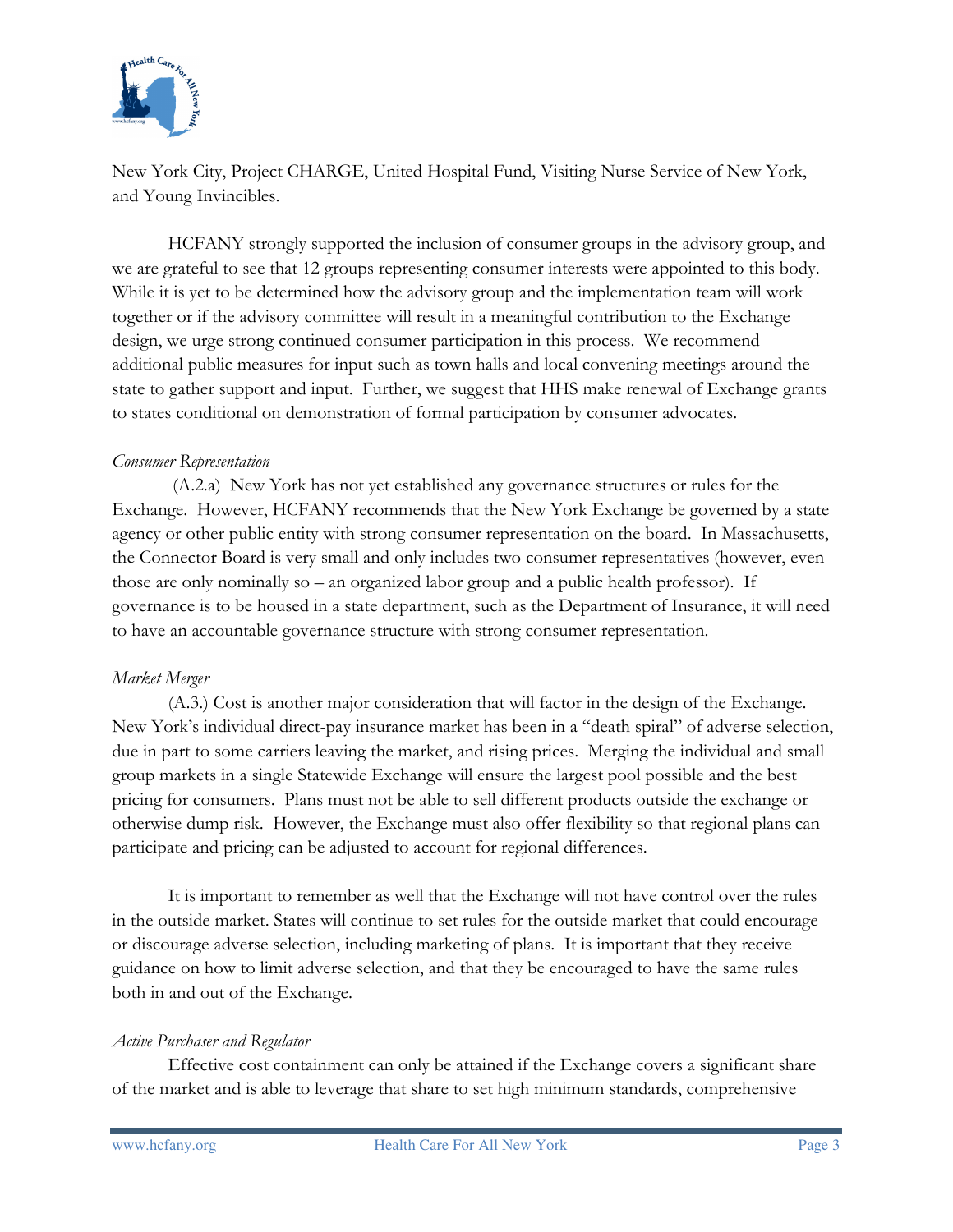

benefits, and aggressively negotiate lower prices and terms with insurers. Much like large employers who are able to select insurers and negotiate contracts in exchange for a large number of new enrollees, the Exchange should be given the role of active purchaser and regulator. This will enable quality plans at affordable prices.

### State-funded Safety-net Portal

In addition, it is estimated that up to 1.8 million New Yorkers could remain uninsured even after full implementation of the new law due to a lack of affordable options and the greater cost of living in New York. Opportunities to offer affordable coverage to individuals ineligible to buy in the exchange should be explored, such as a state-funded portal to assist people with safety net options.

#### Additional Resources

 (A.4.) New York's resource needs will factor largely in the structure of the Exchange. New York, like many states, is facing a tough fiscal climate. HHS should assist states with additional financial resources to establish Exchanges.

#### Existing Infrastructure

 (A.4.b.) New York houses several existing resources that could be leveraged as a starting point for Exchange operations and aid the operational transition. A centralized New York State Enrollment Center to serve public insurance enrollees is scheduled to start in 2011 and can likely be rolled into the Exchange. The state also has a strong enrollment network in community-based organizations, facilitated enrollers, public health plan facilitated enrollers, Health Pass, New York City's Office of Citywide Health Insurance Access, and independent insurance brokers.

On-line resources include the New York State Department of Health and Department of Insurance websites. Hudson Health Plan, a managed care organization in New York, has also started an on-line enrollment vehicle for public insurance programs. In addition, New York is home to Community Health Advocates (CHA), one of the largest health care consumer assistance programs in the country. This organization has a rich history in helping consumers with both enrollment and insurance navigation issues.

Despite these positive factors, New York state's legacy IT system is woefully inadequate to the task and the state will have to invest tens of millions of dollars in a new eligibility interface. The state has recently received a \$1 million grant from the New York State Health Foundation to assess the existing system and determine what needs to be done to bring it up to speed by 2014. However, significant federal resources must be devoted to addressing the issue of legacy IT systems in New York and other states.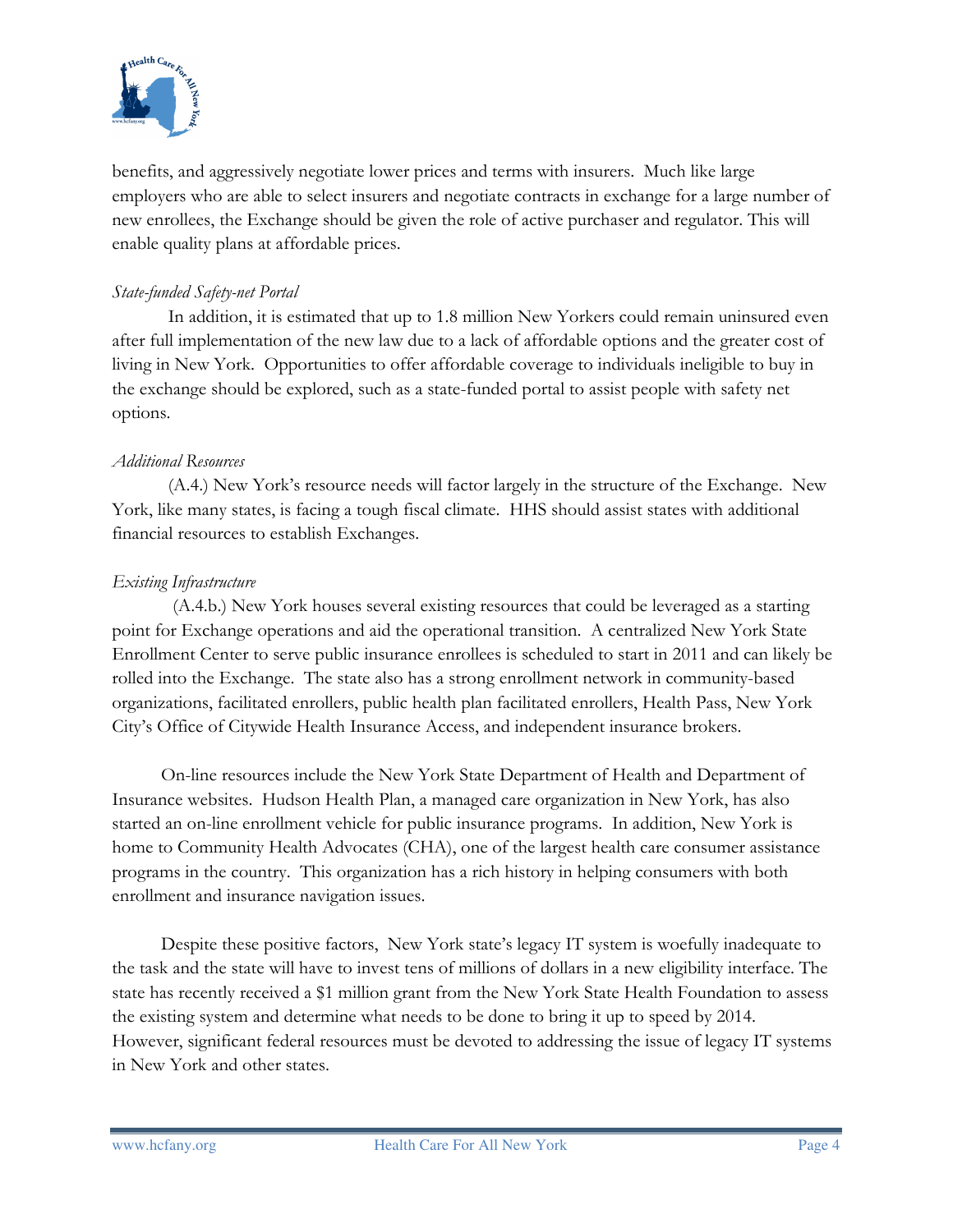

HCFANY recommends that HHS issue guidance to states specifically on design and governance for the Exchanges. States have been given considerable flexibility in this process, and whatever model they choose can dramatically affect the level of adverse selection, size of the risk pool, and governance. It is important that proper assistance be offered on these topics to ensure the viability of the Exchange in each state.

#### B. Implementation Timeframes and Considerations

(B.1., B.2., B.3.) There are several key implementation tasks that need to be accomplished in order to meet Exchange deadlines. As mentioned in the previous section, the structure of the Exchange, its governance, and its role remain to be decided and implemented. There are several other New York-specific factors that will also need to be reconciled with the formation of the Exchange: New York's existing re-insurance pools (e.g. high-risk pool, Healthy New York pools, actor's pool), pure community rating, and our year-round open-enrollment period.

HCFANY recommends that HHS designate staff to respond to state and stakeholder questions as they arise. Issuance of a more specific timeline would let states know if they are making progress and would allow stakeholders to better measure this progress. Key milestones could include determining the structure of governance and establishing an RFP process for plans, actuaries, web services, etc.

# C. State Exchange Operations

# Maximize Enrollment

(C.1.) HCFANY has several major considerations in planning for and establishing New York Exchange operations. The idea of "no wrong door" must be central to this design. The Exchange should also be built in a way that is equally effective no matter how consumers choose to access it – through the internet, phone, mail, or in person. Everyone, regardless of means, language spoken, or other status, should be able to use the Exchange to find out what they are eligible for, file for subsidies and exemptions and gain access to public coverage, the Basic Health Plan, or individual or small group coverage. People who are ineligible for private or public products should be able to use a state-only funded section of the Exchange to access state-run charity care coverage (paid for with Bad Debt/Charity Care funding). We see this as NY's opportunity to eliminate the disjointed patchwork system of enrollment in coverage and charity care programs.

The Exchange should also maximize enrollment through strong, closely integrated, Consumer Assistance Programs and Navigators. These programs should work together and with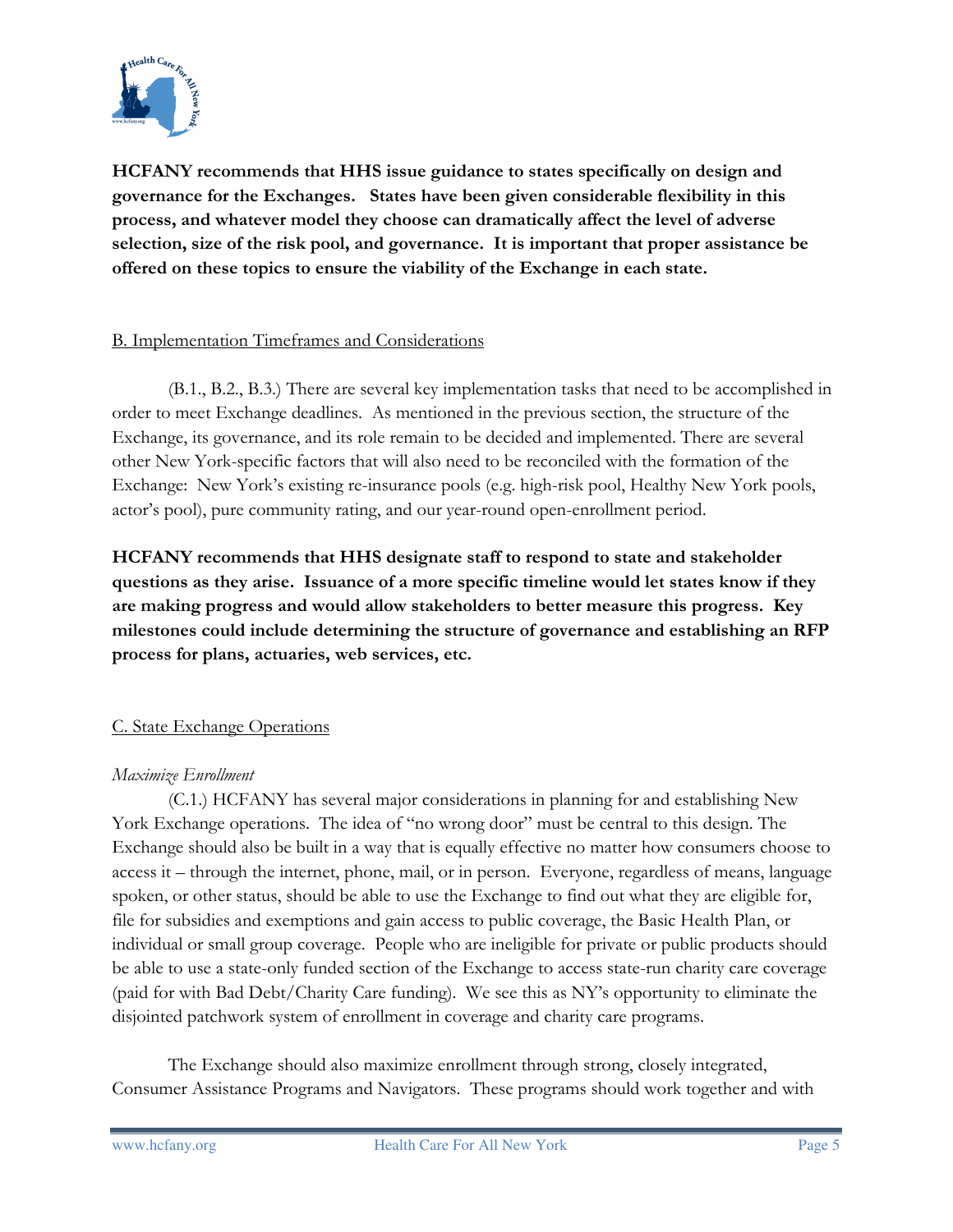

other state programs to ensure seamless and effective enrollment and navigational assistance to maximize the number of New Yorkers receiving coverage and improve coverage for those who presently have insurance. Nonprofit, advocacy-oriented organizations have a substantial track record in New York and should be leveraged for these functions. Enrollment and coverage information should be simple and standardized.

## High quality

 We are recommending that the New York Exchange strengthen and build upon New York's strong public programs, including the Basic Health Plan, Medicaid, and Family Health Plus. We are also recommending that the state establish a stand-alone public option. A public option would bring greater competition to the health insurance market, ensure lower prices and higher quality, and provide a backstop should private insurance plans provide inadequate service. According to polling, a majority of Americans supported the creation of a public option, as did both of our Senators in New York. We recommend that HHS issue guidance that explicitly states that public options are permitted as options in state exchanges.

#### Health equity

It is vital that state exchanges also support principles of health equity and measures should be undertaken to ensure that racial and ethnic disparities in health care are diminished. Health coverage should promote equity based on race, gender, disability, serious illnesses or chronic conditions, language, and immigration status. Statistics on race, ethnicity, sex, primary language, and disability status which illuminate disparities in health care should be developed consistent with the initiatives in the federal statute.

In addition, there several specific ways in which we urge that the regulations guiding establishment of the exchanges promote gender equity by ensuring access to comprehensive reproductive health care:

First, we urge the Department to implement Section  $1311(c)(1)(C)$  of the ACA in a meaningful and robust way, which requires that health plans participating in state-based exchanges contract with essential community providers, which includes women's health centers, HIV/AIDS clinics, community health centers, and public hospitals. Congress identified a number of providers— 340B and "340B look-alike" providers—that Exchange-participating health plans must contract with, and the HHS rulemaking should reiterate and emphasize that requirement. Given the unique health care access needs of women, it is especially important that HHS emphasize the importance of requiring Exchange-participating health plans to contract with family planning clinics or women's health centers.

Second, we recommend that in developing criteria for Exchanges to use for certifying,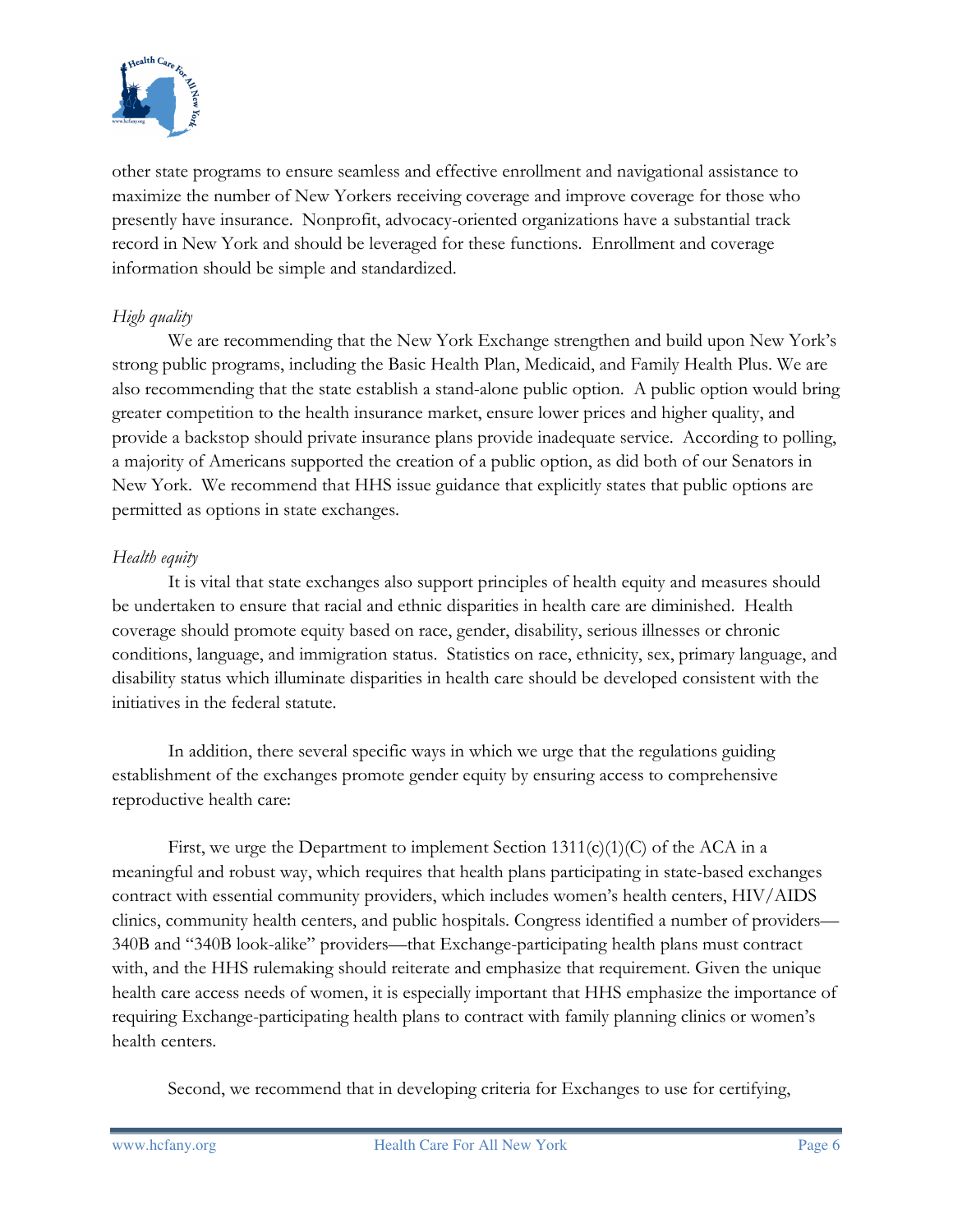

recertifying or decertifying Qualified Health Plans (QHPs), as required in Section 1311(d)(4), the Department address the special challenges that women sometimes face in finding providers of needed reproductive health services within plan networks. The criteria developed by the Secretary to determine whether a QHP has a sufficient range of providers should take into consideration the fact that some hospitals and clinics may not provide all of the covered services for ethical or religious reasons. In addition, individual providers may refuse to offer covered services. These restrictions may limit access to comprehensive reproductive health services and information about treatment options. An adequate network must include providers that offer all covered services. Moreover, in the event that an enrollee is not able to access the reproductive health services that she needs within the network, the QHP must be required to allow the woman to access services out of network without penalty, including in the case of emergencies.

Third, we urge the Department to promulgate as soon as practicable Section 1303 implementing regulations establishing "special rules' for the coverage of abortion services in qualified health plans. Such regulations should minimize the burden on insurers and enrollees of complying with the segregated payment structure outlined in the ACA, such as by permitting the use of one instrument (a check or electronic payment) to make both payments. We are concerned that any delays in Section 1303 rulemaking will place additional burdens on insurance plans and will decrease the likelihood that plans will provide coverage of abortion care, in violation of Congress' intent to preserve the coverage individuals currently have.

Fourth, while we do not presently believe New York will follow this path, we would like the Department to make clear that, if a state elects to establish a non-profit entity to operate its Exchange, the non-profit entity must not be permitted to exclude plans on the basis of the coverage the plan provides if it otherwise satisfies the benefit requirements of a qualified health plan as defined under Sections 1302(b) and 1303 and applicable state law. In particular, we urge the Department to ensure that, absent state law as permitted under Section 1303(a), a non-profit Exchange cannot prohibit plans that include coverage of abortion from participation.

 Further, we want to call to the Department's attention a potential inadvertent negative side effect for women should a State require insurers to offer the same plans inside and outside the Exchange to discourage adverse selection. Because the ACA created "special rules" for the treatment of abortion coverage, a rule requiring insurers to offer the same coverage inside and outside an Exchange, if applied without exception, could result in far less abortion coverage than Congress or individual states intend. This is particularly true in states that have chosen to ban abortion coverage in state-run Exchanges but have chosen not to ban abortion coverage outside the Exchange. To account for the special rules that govern abortion, we urge the Department to consider an exception to any rule that requires insurers to offer the same plans inside and outside the Exchange for coverage of abortion. Such an exception would allow the Department to address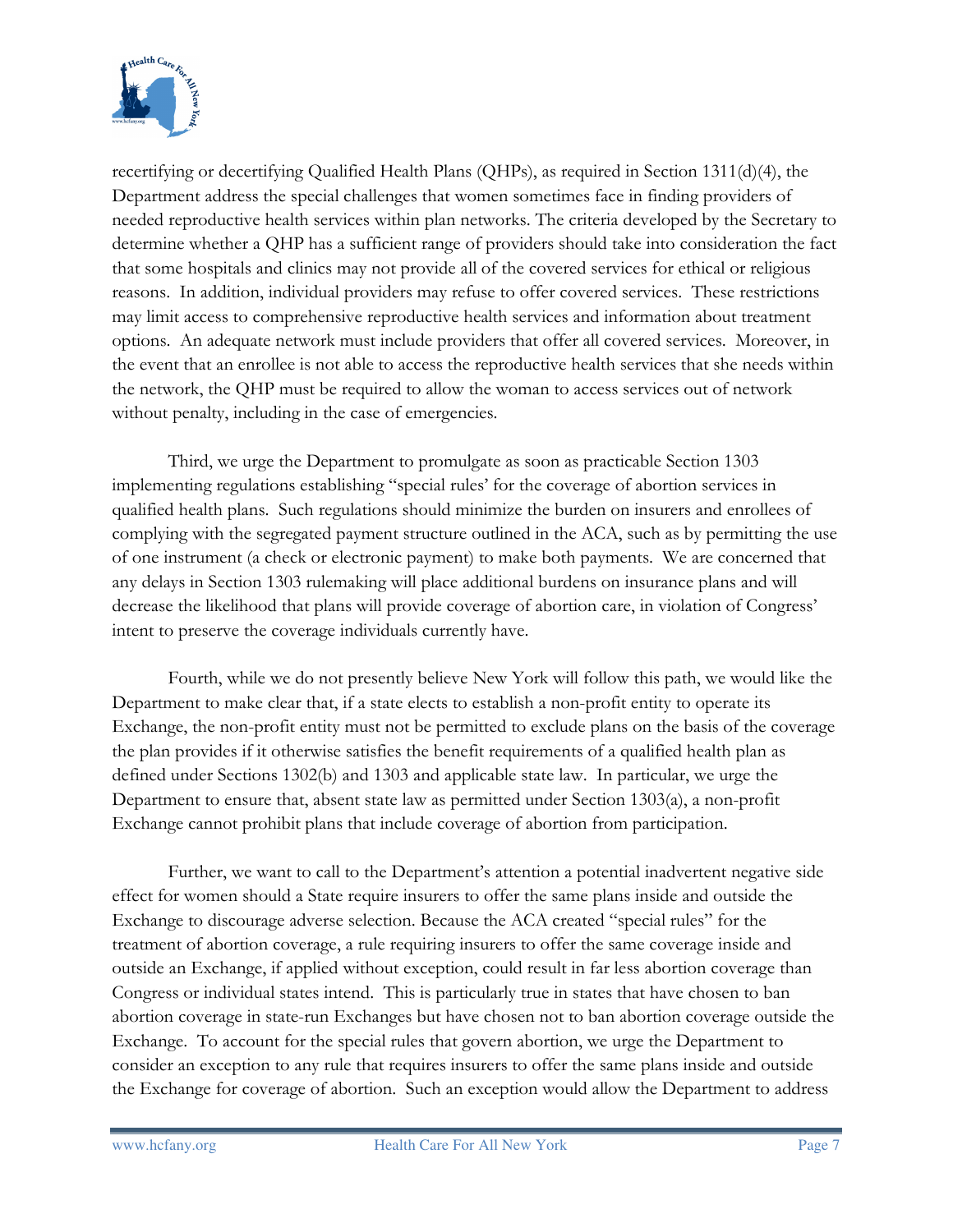

the serious concerns raised about adverse selection but would do so without running afoul of Congress' intent of preserving insurance coverage of abortion care.

## State flexibility

(C.2.) There are certain aspects of Exchange operations or Exchange standards where State flexibility is likely to be particularly important. New York especially needs to retain the ability to ensure its strong consumer protections, including open enrollment, community rating, and benefit mandates. This will often include setting or keeping regulations at levels higher than the federal standards. For example, New York's current medical loss ratio was recently increased to 82%, whereas PPACA specifies that it should be set at 80%. This should be the case for defined benefits as well. Any federal regulation that defines a specific service should be a floor, not a ceiling, for states.

### Infrastructure needs

 (C.3.) In order to enable the Exchange's important operational functions, New York will need to replace its IT system. As mentioned previously, the old system is inadequate and burdensome, and even a small change can require up to 6 months to reprogram. With the new requirements for the Exchange system, such as transitioning to the MAGI system, NY should look towards streamlining enrollment and eliminating cumbersome or unnecessary federal and local requirements.

 (C.4.) This new system should have the capacity to interface with records from both the IRS and the Social Security Administration. The system should allow for seamless transfers of eligibility from one program to another. It should also account for the time lag associated with income data to ensure that consumers are not penalized should their income drop significantly. This system needs to be accessible to navigators and consumer assistance offices (e.g. Health Care For All Massachusetts can access the state public insurance system to enroll people directly on line). The system will also need to capture the race, ethnicity, disability status and language spoken of each enrollee through the Exchange enrollment process in order to determine if/when disparities exist in enrollment, quality of care, etc.

(C.5., C.8.) In rebuilding its IT system and developing the Exchange web portal, New York will have to take special consideration of language access for those with limited or no English proficiency. In addition, the portal should be able to clearly explain the concept of actuarial values, premium costs and out of pocket costs to the consumer - including individual examples of cases and projected cost sharing. We are calling upon our state to convene a special planning group that includes facilitated enrollers, consumer assistance programs, and plan facilitated enrollers to determine what it will take to make the Exchange fully accessible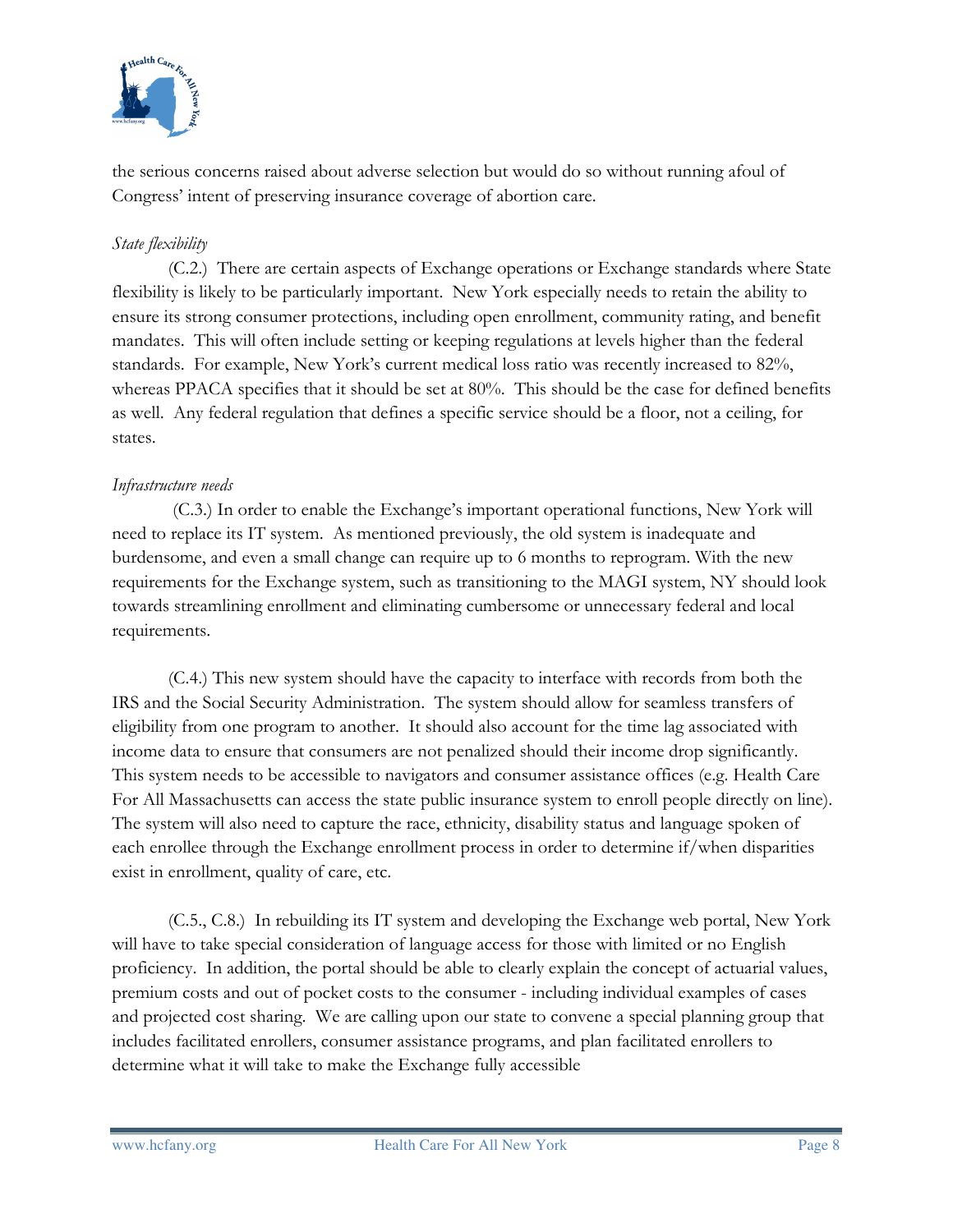

Premium Rate Review

(C.6.) In reviewing justifications for premium increases from insurers seeking certification as Qualified Health Plans (QHPs), New York will need to consider: the extent to which premium increases will create market instability, whether insurers met the target MLR or had to refund funds to individuals; the extent to which administrative costs were consumed by executive compensation; and the extent to which insurers have engaged in cost reductions without compromising quality of care and outcomes.

HCFANY recommends that HHS issue guidance on ways to maximize enrollment in the Exchange, including ways to streamline integration of existing programs, and transition to a MAGI system in the short time frame. Guidance should also be issued that explicitly states that public options are permitted in state exchanges.

# D. Qualified Health Plans (QHPs)

(D.1., D.2.) New York has several major considerations that will need to be taken into account in certifying QHP's under the exchange. For example, ratios of upheld complaints/appeals, ratios of decisions reversed on external appeal, levels of executive compensation, measures results on the New York State Quality Assurance Reporting Requirements (QARR), and health equity data. While the state currently has good standards in place for HMO certifications, it will need to develop similar standards for EPOs to address network adequacy issues. New York and HHS need to address out-of-network billing issues as part of the certification process as well.

 (D.2.a., D.2.b.) Health plans participating in the Exchange should be required to have adequate provider networks. There are several issues that New York needs to consider in relation to setting standards on choice of providers and information on the availability of providers. We recommend that the Exchange authority use the Medicaid standard of at least 3 primary care physicians within ½ hour on public transportation, board certification of provider lists, in-network Centers of Excellence, and appropriate doctor/specialist to patient ratios. In addition, there should be vigorous enforcement of marketing standards for QHP's. Content needs to be scrutinized to minimize false information in advertising. Minimum federal marketing standards should be established, with the ability of states to establish stronger standards if they meet the needs of state residents. Consideration should also be made for health equity and reduction of "cherry-picking" in marketing approaches.

 (D.3., D.3.a., D.3.b.) In order to facilitate a sufficient mix of QHP's in the Exchanges, New York should consider mandating that insurers selling plans in New York participate in the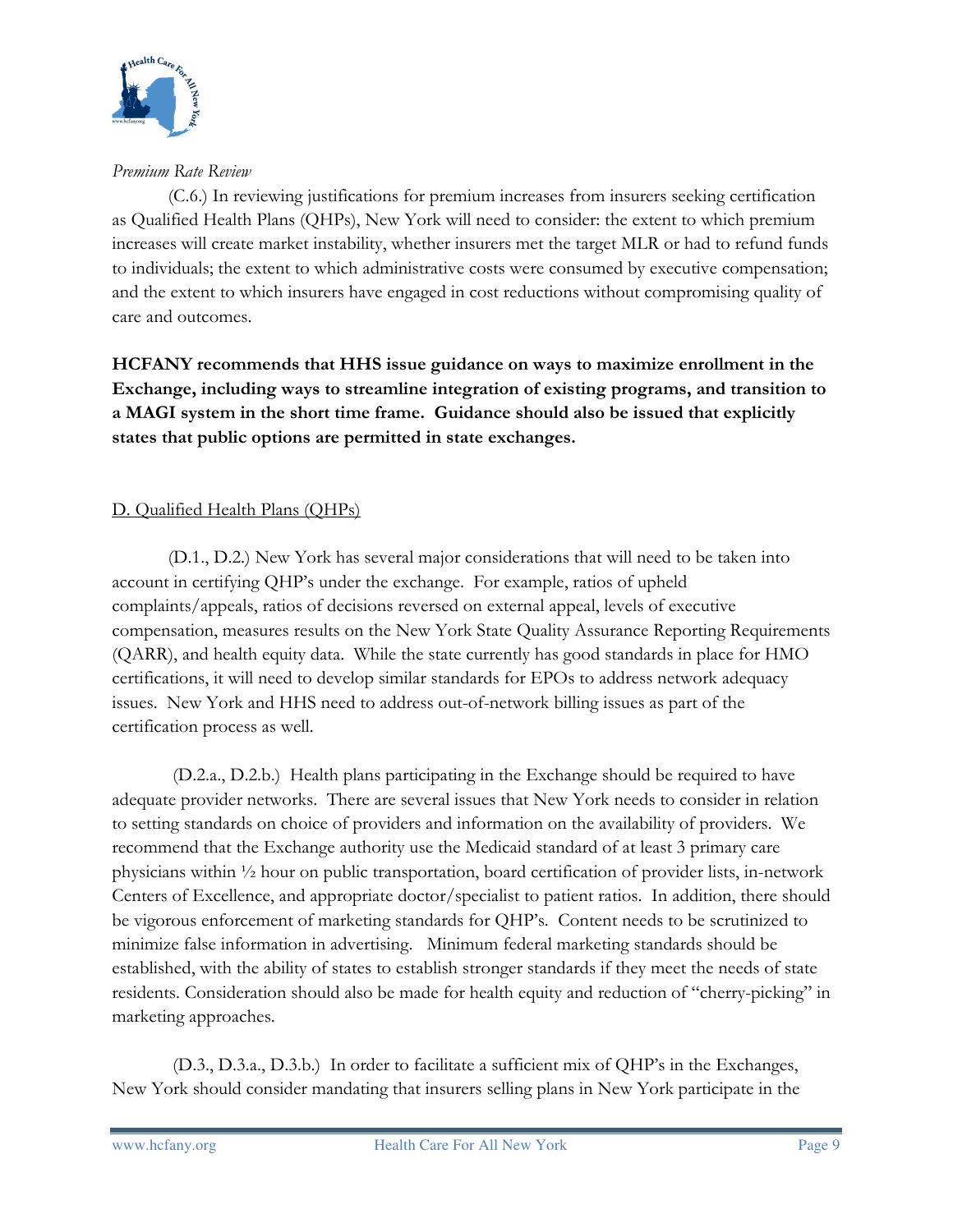

Exchange as a condition of doing business. Any insurer who is selling outside of the Exchange must only be selling to individuals who are ineligible to purchase within the Exchange or offer products that are identical to those in the Exchange (see, however, our earlier comments in section C regarding abortion coverage).

The ACA also prohibits plans from employing benefit designs that have the effect of discouraging people with significant health needs from enrolling. This is not an uncommon practice among insurers and it will be important that HHS set minimum standards for this requirement, and encourage states to effectively monitor plans to ensure that they are complying. States should also be encouraged to collect and track data on how plan benefit design may be affecting patient mix over time (using data gleaned from premium rate review and risk adjustment programs, for example) in order to detect whether changes in benefit design are provoking adverse selection among plans.

These requirements, along with a requirement to standardize products or the presence of a public plan could affect the participation of plans in the Exchange. If a procurement process is needed, it must be streamlined. This function could perhaps be housed in a separate section of comptroller's office in order to maintain fast-track for QHPs.

 (D.5.) Two factors will be key in establishing minimum requirements for the actuarial value/level of coverage in New York: the definition of medical versus administrative costs, and the aim to limit out-of-pocket exposure for consumers.

 (D.7., D.8.) With respect to the option of offering coverage under qualified nonprofit coop plans, this is not a route that New York is likely to pursue. Co-op plans are unlikely to work in New York as most of our non-profit plans have converted to for-profit. Sadly, this seems an obsolete business model. However, the participation of multi-state plans in a New York Exchange is a possibility and we are recommending that the state should consider several factors when establishing standards for this: willingness to comply with New York's rules, the period of open enrollment, and New York's strong consumer protections – benefit mandates, community rating, and our managed care patient bill of rights.

 (D.9.) Lastly, New York is actively considering the Basic Health Plan (BHP) as a vehicle to roll its existing Family Health Plus (FHP) program back to 133% of the Federal Poverty Level, and to have a new FHP-like product under BHP option.

HCFANY recommends that guidance be issued on how states can foster competition within plans based on value, price, network, and quality ratings, rather than through destructive risk segmentation.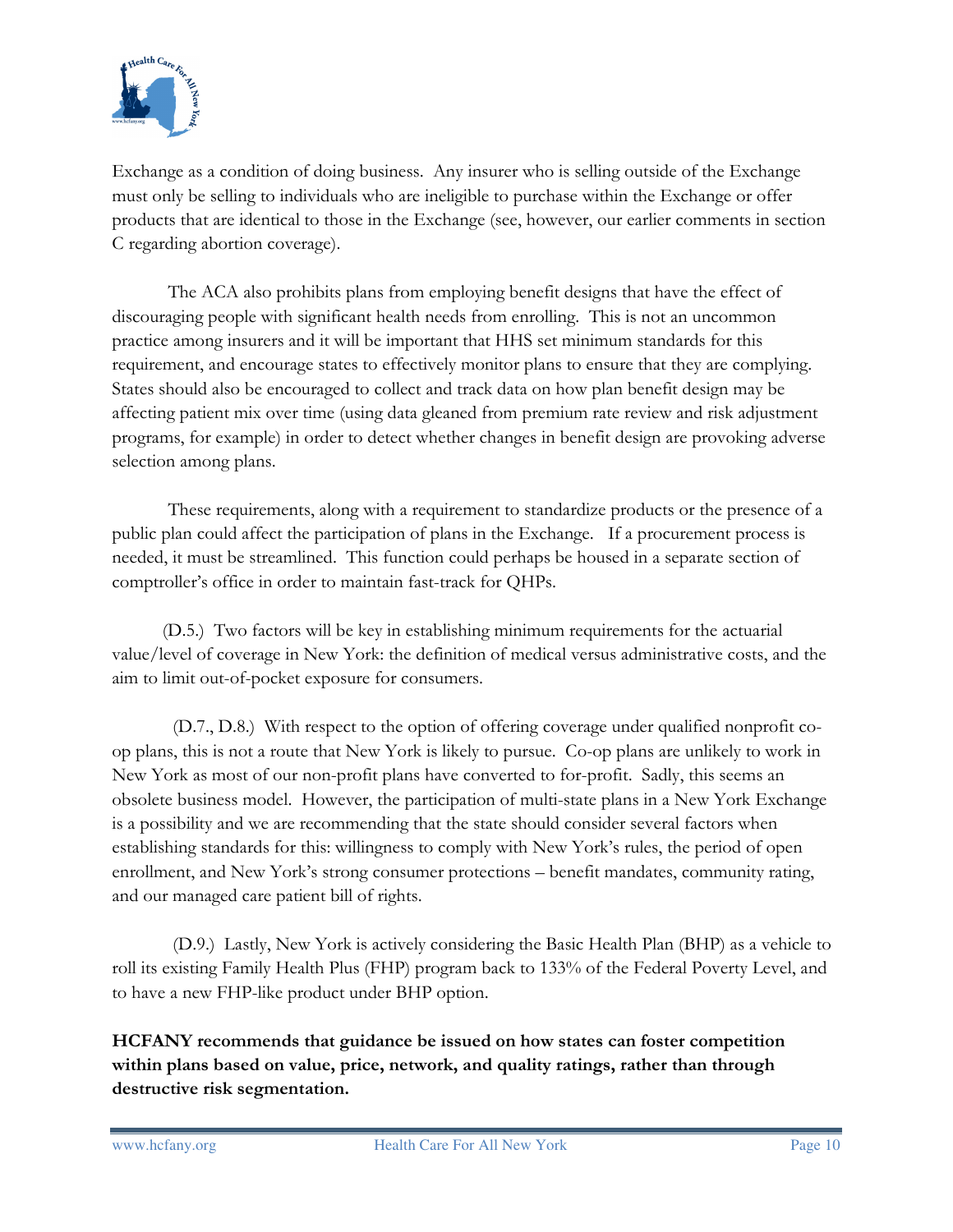

## E. Quality

 (E.1., E.1.c., E.2) New York has an established insurance plan quality rating system called Quality Assurance Reporting Requirements (QARR) which successfully uses pay-for-performance incentives in our public insurance programs.<sup>1</sup> HCFANY recommends that New York's QARR system be built upon in developing a corresponding rating system for QHPs in the Exchange. However, health equity needs to be added to and explicitly addressed in the measures. New York will also need flexibility to go above federal quality standards for health plans, as the QARR program already utilizes measures above the federal quality standards set forth by the National Committee for Quality Assurance (NCQA).

 (E.1.a.) The Exchange will be tasked with both explaining plan cost and quality and also allowing consumers to compare plans on these points. In order to help consumers understand the implications of their plan choices, the Exchange should be able to provide examples of typical scenarios under each plan choice available. For example, it should be able to describe the estimated financial exposure and quality ratings related to common diagnoses, like diabetes or cancer, under each plan available. Consumers should also be given information to allow them to compare plans on compliance issues, such as MLR, rate increases, or reported profits.

# HCFANY recommends that guidance or regulations be issued on how to present quality data and plan information in a way that is most useful to consumers.

# G. Enrollment and Eligibility

(G.1.) NY is a year round open enrollment state, and this should be maintained. If open enrollment is to be limited, the initial period should be very long and we should adopt liberal policy on special enrollment periods (consistent with our Health NY program), including death of spouse, loss of job, divorce, etc.

 (G.2., G.3.) Having online enrollment will necessitate radically simplified applications in order to ensure that they can be completed without assistance, if necessary. This will mean that many of the federal Medicaid statute requirements beyond essential categories required to

 $\overline{a}$ 1 Brenson et. al., "Evaluating the New York State Medicaid Managed Care Quality Improvement Incentive Program," Urban Institute, February 2007.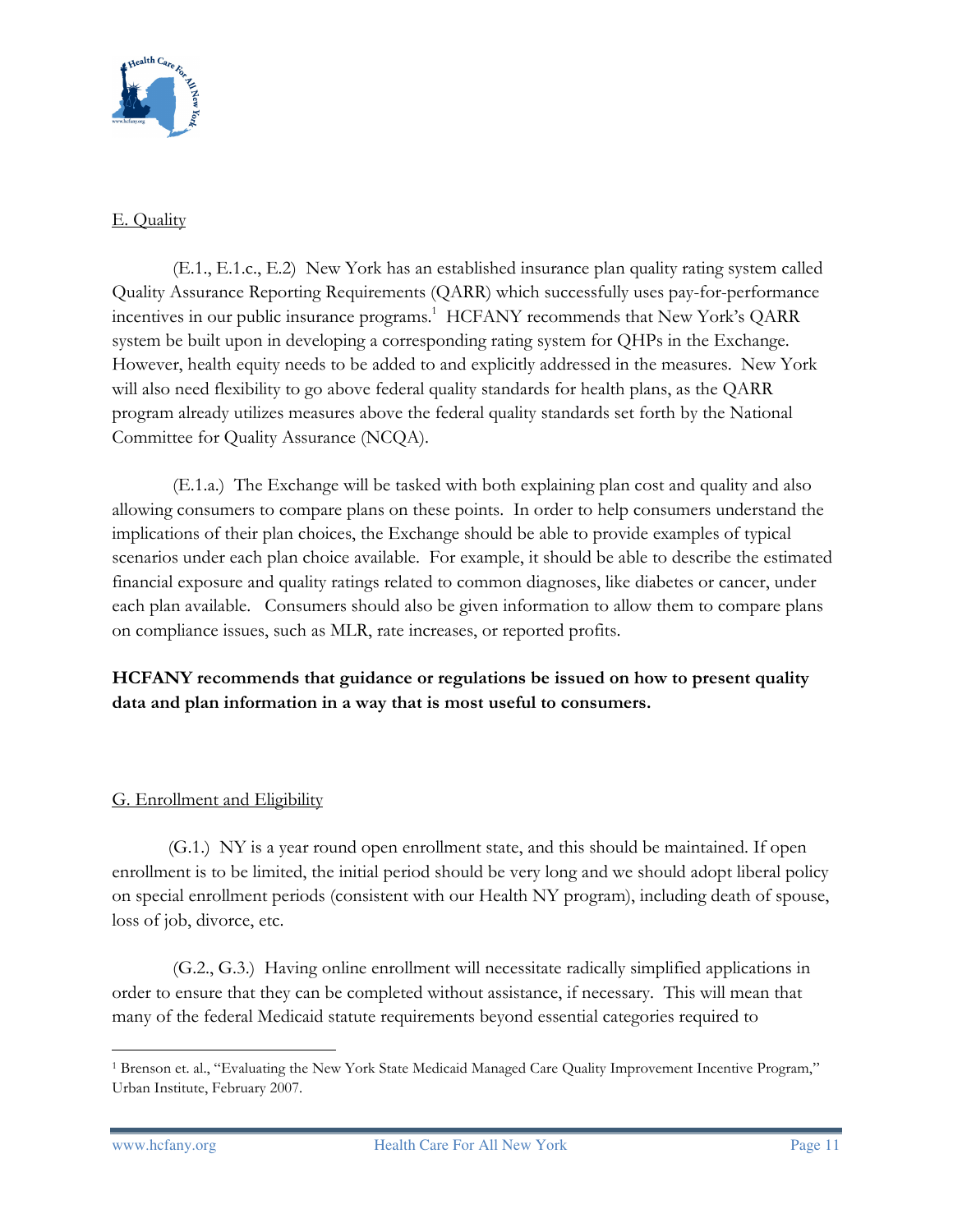

determine eligibility will need to be eliminated, and in the need to provide physical documents to verify various eligibility categories will have to be reduced.

HCFANY has recommended that New York adopt a single, radically simplified application for all programs. This is the single best strategy to successfully enroll and retain the highest number of individuals – those who are eligible for tax credits and cost-sharing reductions, those who are eligible for public programs, and those not eligible for either.

Further, everyone needs to have access to and be able to use health insurance, regardless of language spoken or if they purchase insurance in or outside of the Exchange. In this respect, HCFANY recommends that HHS issue language access requirements for all insurers. For group plans, this should include written translation whenever the lower of five percent or 500 enrollees are literate in the same non-English language. For individual plans, written translation should be required whenever five percent of a county's population is literate in the same non-English language. For all plans, oral interpretation and translation should be required on an as-needed basis for all enrollees, as well as clear information on the availability of these services at no cost.

HCFANY recommends that guidance be issued on how to transition to online enrollment at a statewide capacity. New York, like many states, still operates on a largely paper-based system and information and resources on how to ease this transition is greatly needed. We also recommend that HHS issue language access requirements for insurers, including the standards listed above, to ensure that health insurance accessibility is maximized in each state.

# H. Outreach

 (H.1.) New York has several outlets available to educate and perform outreach to consumers on the new health reform provision: a social marketing campaign that closely works with community groups and grassroots facilitated enrollers, navigators, safety-net providers etc., a strong Consumer Assistance Program (e.g. Community health Advocates) which provides individual assistance, training sessions, one-pagers, educational presentations, a helpline, website, etc., and close coordination with stakeholders (e.g. HCFANY, Medicaid Matters NY, and local chambers of commerce).

(H.2.) Moving forward, we recommend that navigator programs be closely coordinated and included with state programs, to ensure that consumers are provided effective enrollment and navigational assistance. Nonprofit, advocacy-oriented organizations have a substantial track record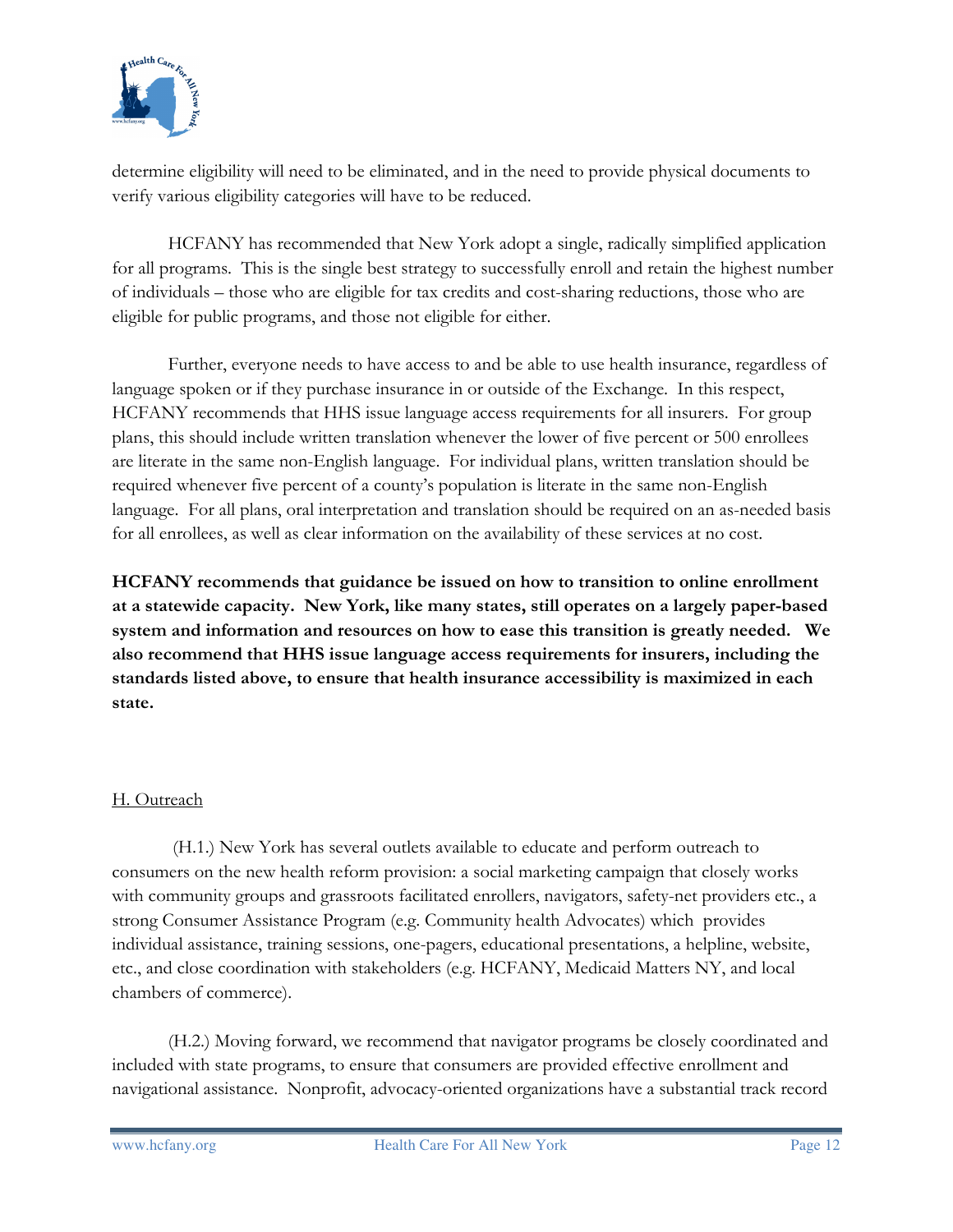

in New York in both the facilitated enrollment and consumer assistance arena and should be leveraged for these functions. The increased regulation of brokers also needs to be explored.

HCFANY recommends that HHS provide examples of outreach strategies for states based on target populations and special needs. This guidance should encourage states to utilize existing grassroots networks and community-based organizations, alongside state-based efforts.

### J. Consumer Experience

 (J.1., J.2.) New York should use a simple layout and language when designing the online interchange for the Exchange. Language should also be standardized across insurance options in order to avoid confusion. Special care should be taken for non-native English speakers or lowliteracy consumers. Community-based organizations who are a trusted presence in the communities they serve will be essential to reaching individuals from diverse cultural origins and those with low literacy, disabilities, and limited English proficiency. Access should be made available in multiple languages and with definitions of terms available. In addition, the women's health centers and family planning clinics that provide safe, trusted, confidential reproductive health care to millions of women and men each year should be actively involved in informing their clients about the exchange and helping to enroll them in appropriate programs

Information that consumers will find useful in determining which plan to choose includes premium cost, schedule of co-pays, benefits, actuarial value (with explanations and examples), provider networks (including specialists and provider lookup), current customer satisfaction ratings from the Consumer Assessment of Healthcare Providers and Services (CAHPS) , and additional quality ratings from the Healthcare Effectiveness Data and Information Set (HEDIS), QARR, or other sources.

 (J.3.) (J.4.) Regulation of all health insurance products should ideally be the purview of one single state agency in each state. In addition, consumer protection standards should be uniform across products (e.g. HMO, EPO, PPO). It is also important that consumer complaint efforts of different agencies be effectively coordinated if there is not a single state agency to accept complaints. If a multi-venue complaints system continues, it should be uniformly collected and reported through a single portal at the state or Exchange. This will allow for a more rapid response on reporting, addressing, or troubleshooting problems, particularly if provided by a consumer assistance program operating at a grassroots level. Problems that are location-specific are more likely to get lost in a larger information capture area and in particular will more greatly benefit from local-level data collection.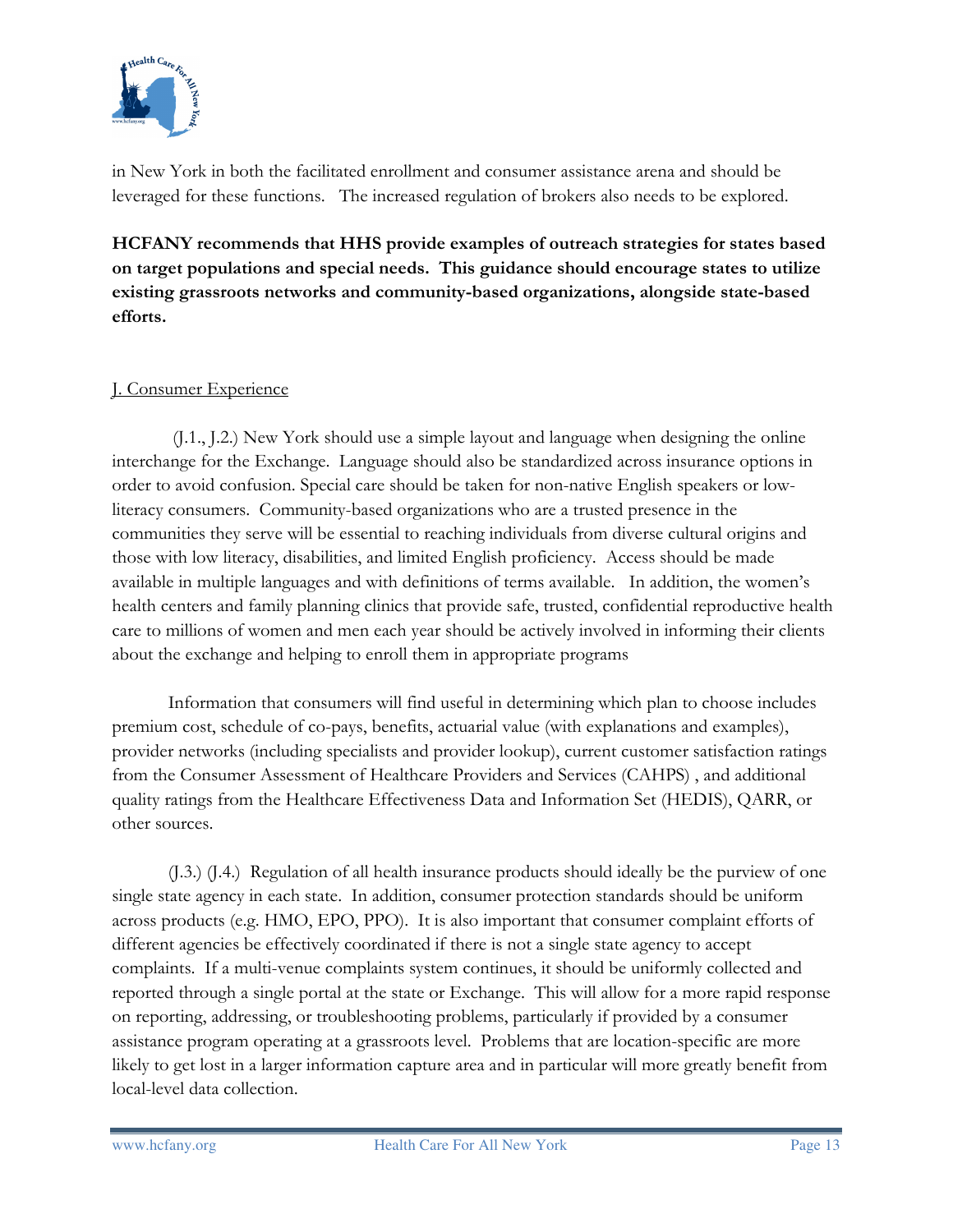

HCFANY recommends that HHS issue specific guidance on how to organize a feedback loop that maximizes efficiency. The consumer is the central basis for the Exchange, so a system of information gathering and timely response to consumer needs will be integral to its functioning.

### K. Employer Participation

 (K.1., K.2., K.3., K.4.) Employers looking to participate in the Exchange will have several factors to consider when making that decision: cost, simplicity of navigation within the Exchange, ease of enrollment, employee verification requirements for enrollment, transition and comparability with current plan, and eligibility for tax credits. Employers should also be able to buy a package (or set a contribution amount), and employees should have the option to self-fund the purchase of a higher level product if they wish to. Employers should also have good assistance available to facilitate the use of business tax credits.

HCFANY recommends that HHS issue guidance encouraging the use of the largest pool possible in determining the employer size limit (e.g. 100 employees) for participation in the Exchange.

#### L. Risk Adjustment, Reinsurance, and Risk Corridors

 (L.1., L.2., L.3., L.5., L.7., L.6., L.8., L.10.) The New York State Department of Insurance is likely to fulfill the role of an "applicable reinsurance entity" as defined in the ACA. New York uses reinsurance for our direct-pay market and our Healthy NY product, and should be able to seamlessly integrate a temporary reinsurance program with our direct-pay reinsurance. Our reinsurance program has worked well in our Healthy NY product, where individuals are deemed high-risk or high-cost based on annual claims amounts. It is unclear how this will continue under the ACA and New York needs to exercise caution when implementing multiple risk selection mitigation strategies at once so as to not risk duplicate reimbursement for the same risk. Implementation of New York's risk adjustment in the private market has not been as successful and traditionally has been underfunded.

# HCFANY recommends that HHS issue guidance on how to integrate the temporary reinsurance with existing state programs.